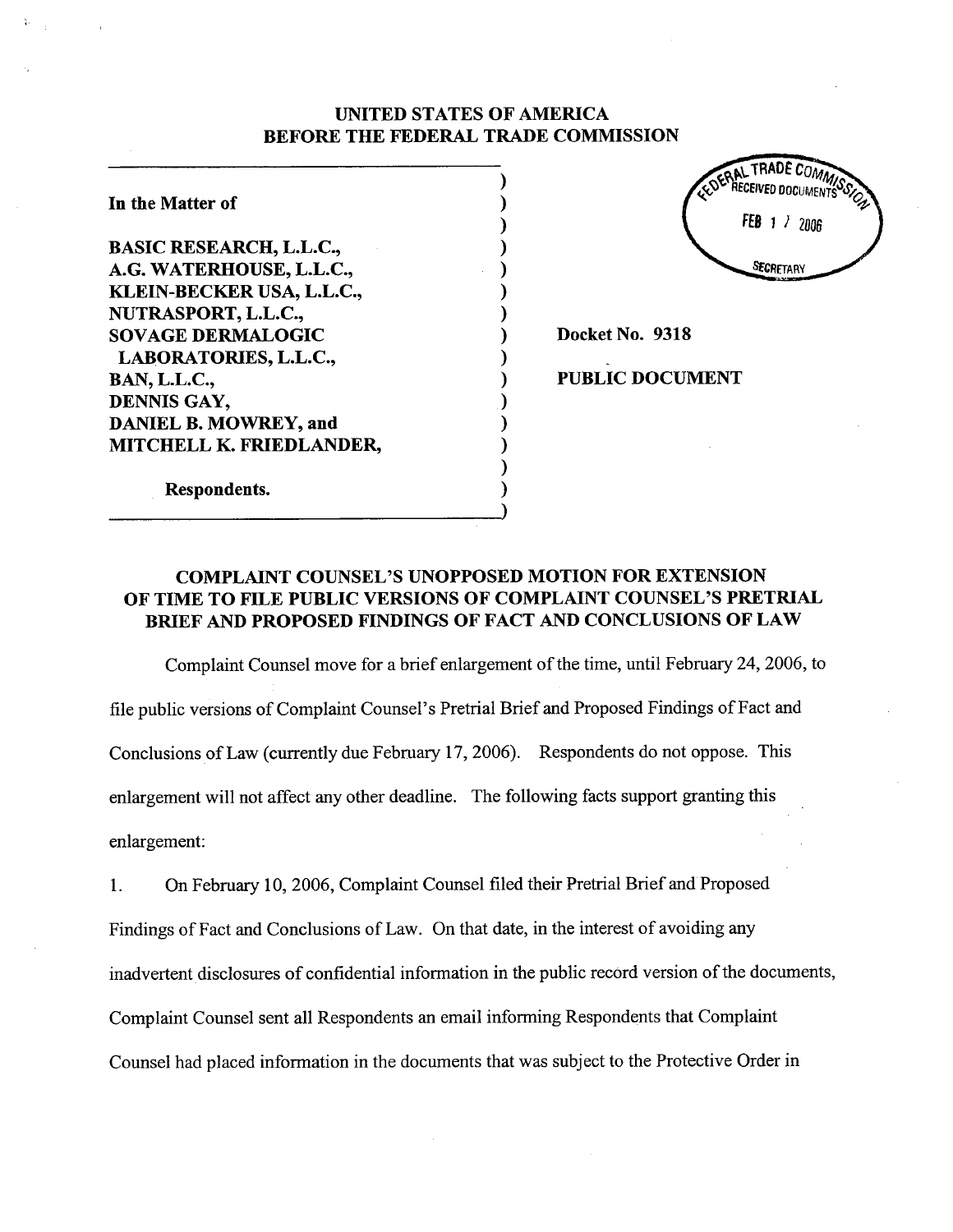brackets and boldface, and requesting that Respondents advise Complaint Counsel immediately if they believed any information subject to the Protective Order was not clearly designated.

2. Although Complaint Counsel may disagree with Respondents about what information is subject to the Protective Order and what information Complaint Counsel has gleaned through publicly available sources, Complaint Counsel wishes to avoid unnecessary disputes.

3. Therefore, because Complaint Counsel had not heard from the Respondents, Complaint Counsel contacted Respondents Counsel, Mr. Burbidge, by telephone again on February 16, 2006, to verify whether Respondents were in agreement with Complaint Counsel about the designations.

4. In response to these requests, Respondents contacted Complaint Counsel on Thursday afternoon February  $16<sup>th</sup>$ , and mid-morning on Friday, transmitting the first of what appear to be requests for extensive changes to the public record version.

5. Later that day, Respondents indicated that they would need additional time to complete their review of the documents and transmit their requests to Complaint CounseL. Given the delay in receiving the requested changes, and the anticipated breadth of the changes, a brief extension of time is necessary.

6. Without an extension, it would be diffcult to incorporate the requested changes into public record versions of the documents in such a short time-frame given that Complaint Counsel's response to Respondents' Second Revised Motion for In Camera Treatment is also due on February 17<sup>th</sup> and Complaint Counsel is also engaged in other trial preparation activities.

7. Pursuant to Rule of Practice 4.3, the Administrative Law Judge may extend any time limit prescribed or allowed by the Rules.

8. On February 17, 2006, Complaint Counsel, Laureen Kapin, discussed the relief sought in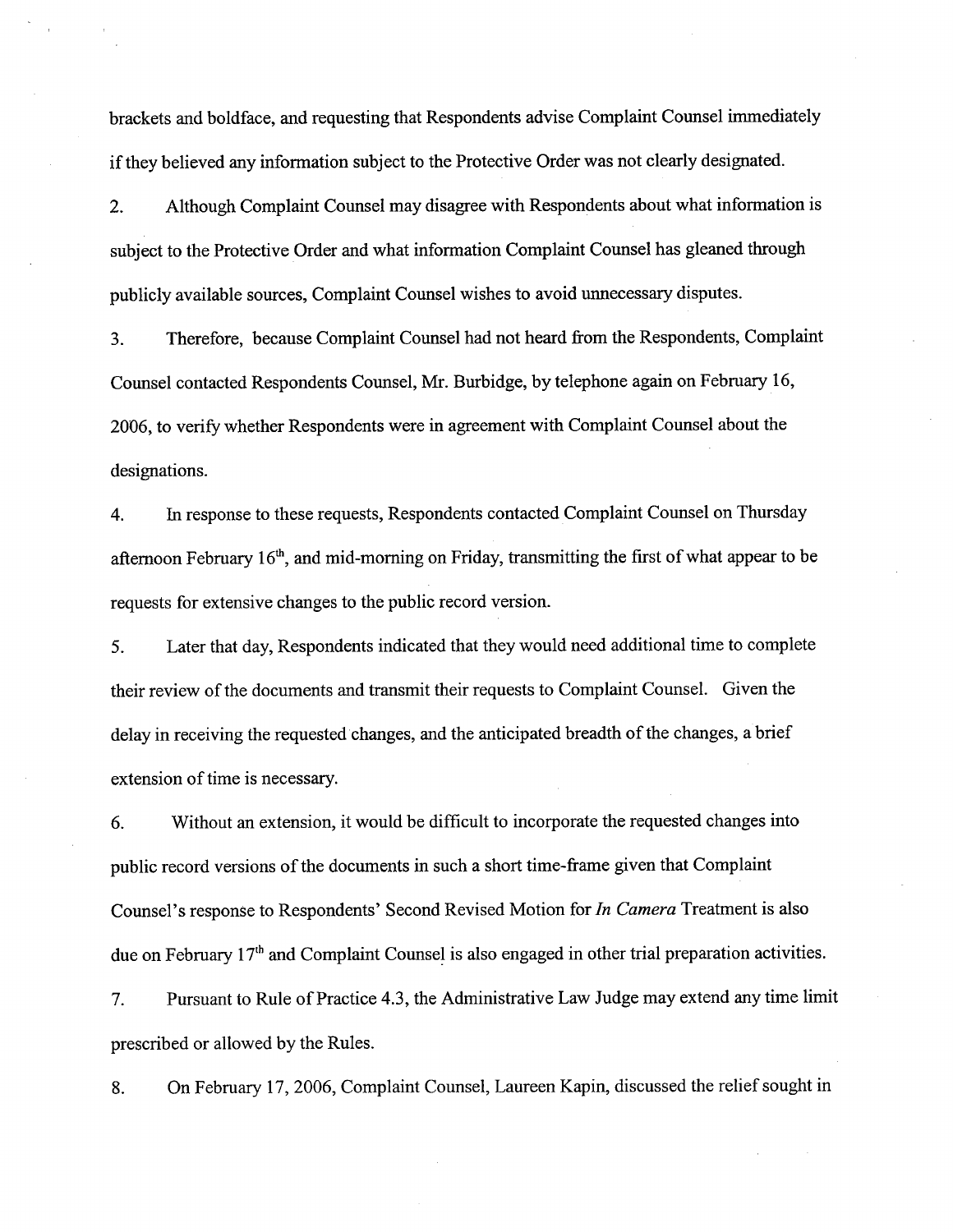this request with counsel for Respondent Gay. Speaking for all Respondents, counsel for

Respondent Gay informed Ms. Kapin that Respondents do not oppose.

9. A proposed order is attached hereto for the Cour's convenience.

Date: February 17, 2006 Respectfully submitted by:

| $(202)$ 326-3237 |
|------------------|
| $(202)$ 326-2981 |
| $(202)$ 326-3319 |
| $(202)$ 326-2454 |
| $(202)$ 326-3147 |
| $(202)$ 326-2604 |
|                  |

Division of Enforcement Bureau of Consumer Protection Federal Trade Commission 600 Pennsylvania Avenue, N.W. Washington, D.C. 20580

COUNSEL SUPPORTING THE COMPLAIT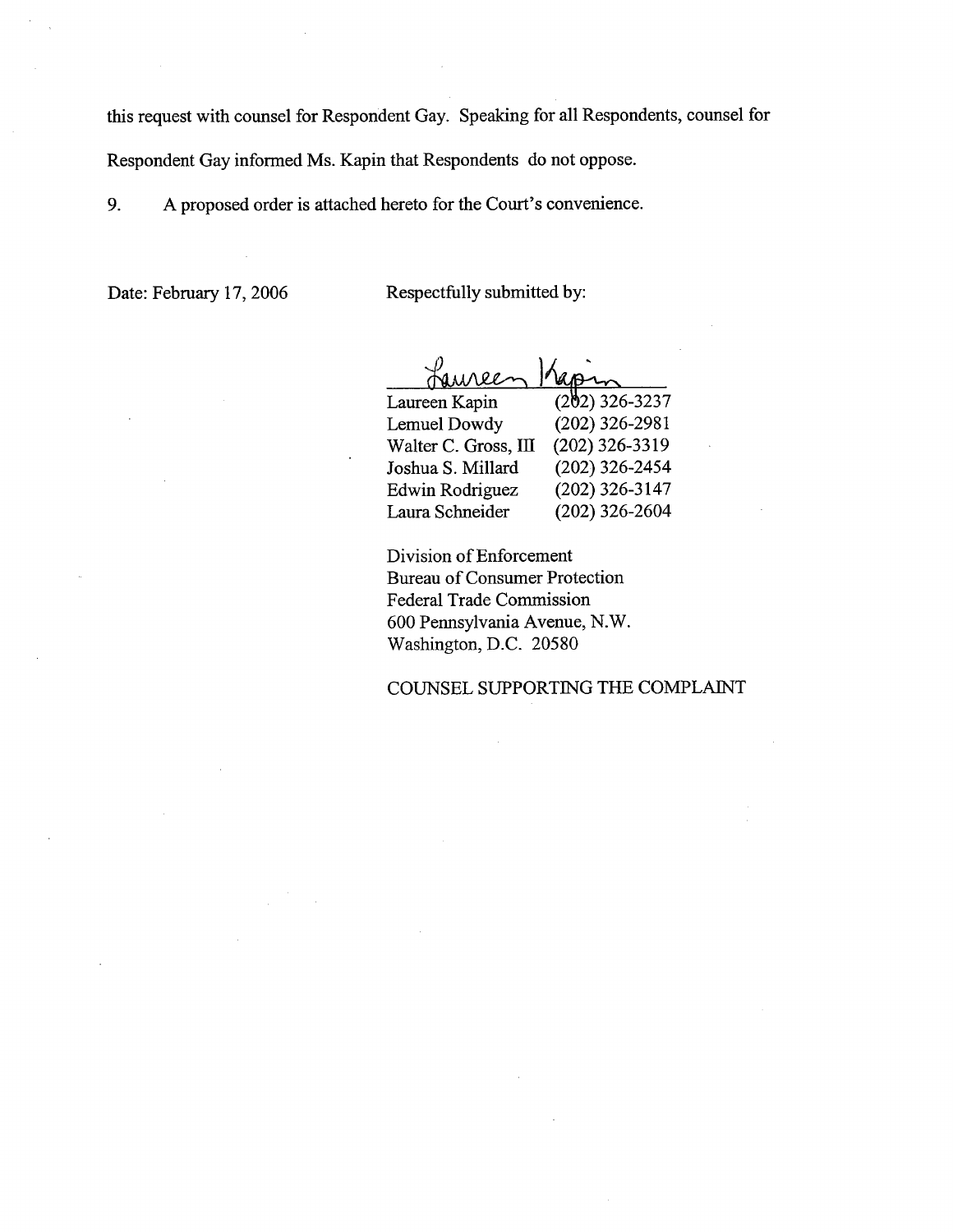## **CERTIFICATION OF REVIEWING OFFICIAL**

I certify that I have reviewed the attached public filing, Complaint Counsel's Unopposed Motion for Extension of Time to File Public Versions of Complaint Counsel's Pretrial Brief and Proposed Findings of Fact and Conclusions of Law, prior to its filing to ensure the proper use and redaction of materials subject to the Protective Order in this matter and protect against any violation of that Order or applicable RULE OF PRACTICE.

/James A. Kohm Associate Director, Division of Enforcement Bureau of Consumer Protection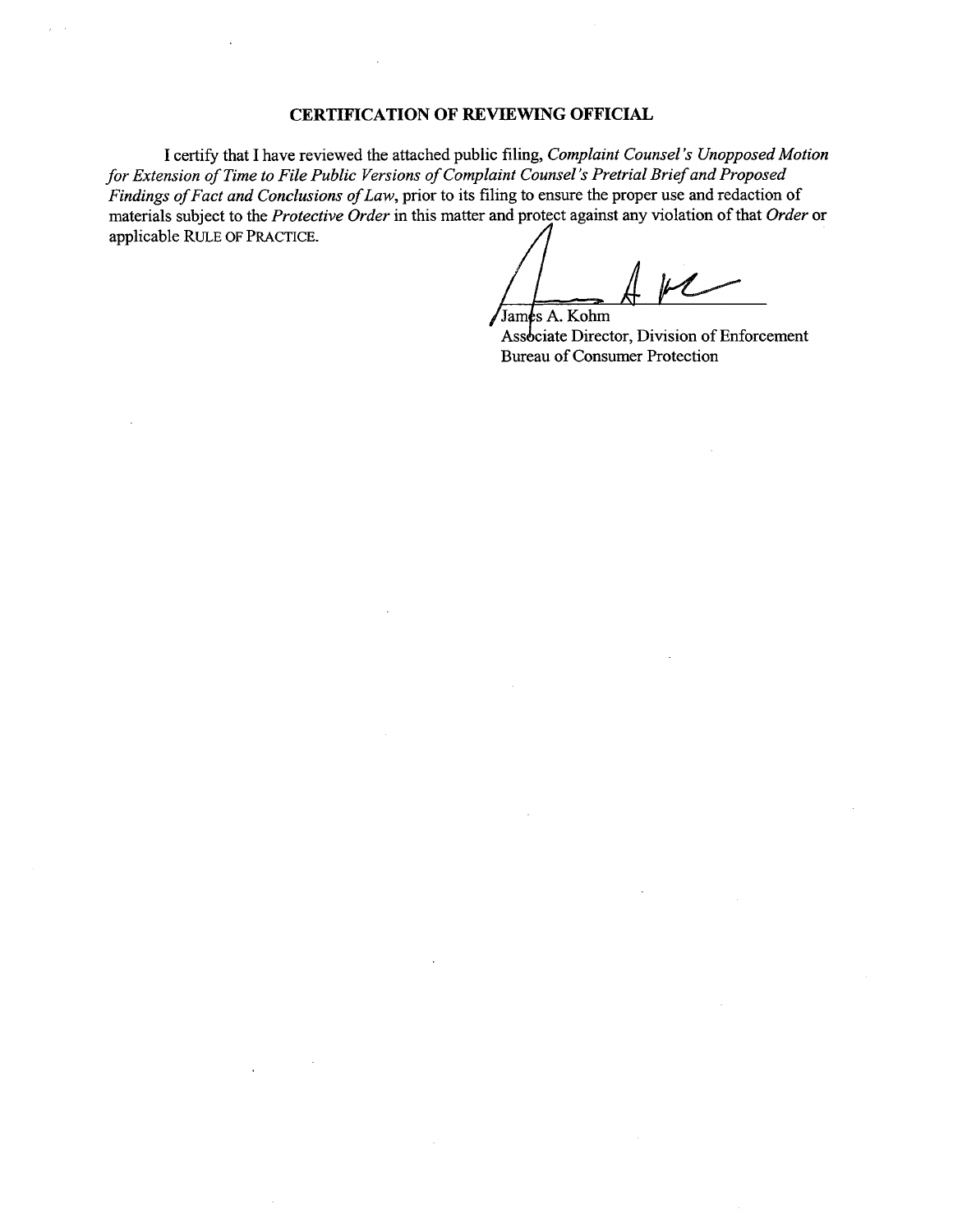#### CERTIFICATE OF SERVICE

I hereby certify that on this 17<sup>th</sup> day of February, 2006, I caused Complaint Counsel's Unopposed Motion for Extension of Time to File Public Versions of Complaint Counsel's Pretrial Brief and Proposed Findings of Fact and Conclusions of Law to be served and filed as follows:

> (1) the original, two (2) paper copies fied by hand delivery and one (1) electronic copy via email to:

Donald S. Clark, Secretary Federal Trade Commission <sup>600</sup>Penn. Ave., N.W., Room H-135 Washington, D.C. 20580

- (2) two (2) paper copies served by hand delivery to: The Honorable Stephen J. McGuire Administrative Law Judge 600 Penn. Ave., N.W., RoomH-104 Washington, D.C. 20580
- (3) one (1) electronic copy via email and one (1) paper copy by first class mail to the following persons:

#### Stephen E. Nagin

Nagin Gallop Figuerdo P.A. 3225 Aviation Ave. Miami, FL 33133-4741 (305) 854-5353 (305) 854-5351 (fax)  $snagin@ngf-law.com$ For Respondents

#### Ronald F. Price

Peters Scofield Price 310 Broadway Centre 111 East Broadway Salt Lake City, UT 84111 (801) 322-2002 (801) 322-2003 (fax)  $rfp$ @psplawyers.com For Respondent Mowrey

### Jonathan W. Emord

Emord & Associates, P.c. 1800 Alexander Bell Dr. #200 Reston, VA 20191 (202) 466-6937 (202) 466-6938 (fax) jemord@emord.com

For Respondents

A.G. Waterhouse, LLC, Klein-Becker USA, LLC, Nutrasport, LLC, Sovage Dermalogic Laboratories, LLC, and BAN, LLC

Mitchell K. Friedlander 5742 West Harold Gatty Dr. Salt Lake City, UT 84116 (801) 517-7000 (801) 517-7108 (fax) Respondent Pro Se  $mkf555@mmn.com$ 

#### Richard D. Burbidge

Burbridge & Mitchell 215 S. State St., Suite 920 Salt Lake City, UT 84111 (801) 355-6677 (801) 355-2341 (fax) rburbidge@burbidgeandmitchell.com For Respondent Gay

 $\theta$ COMPLAINT COUNSEL